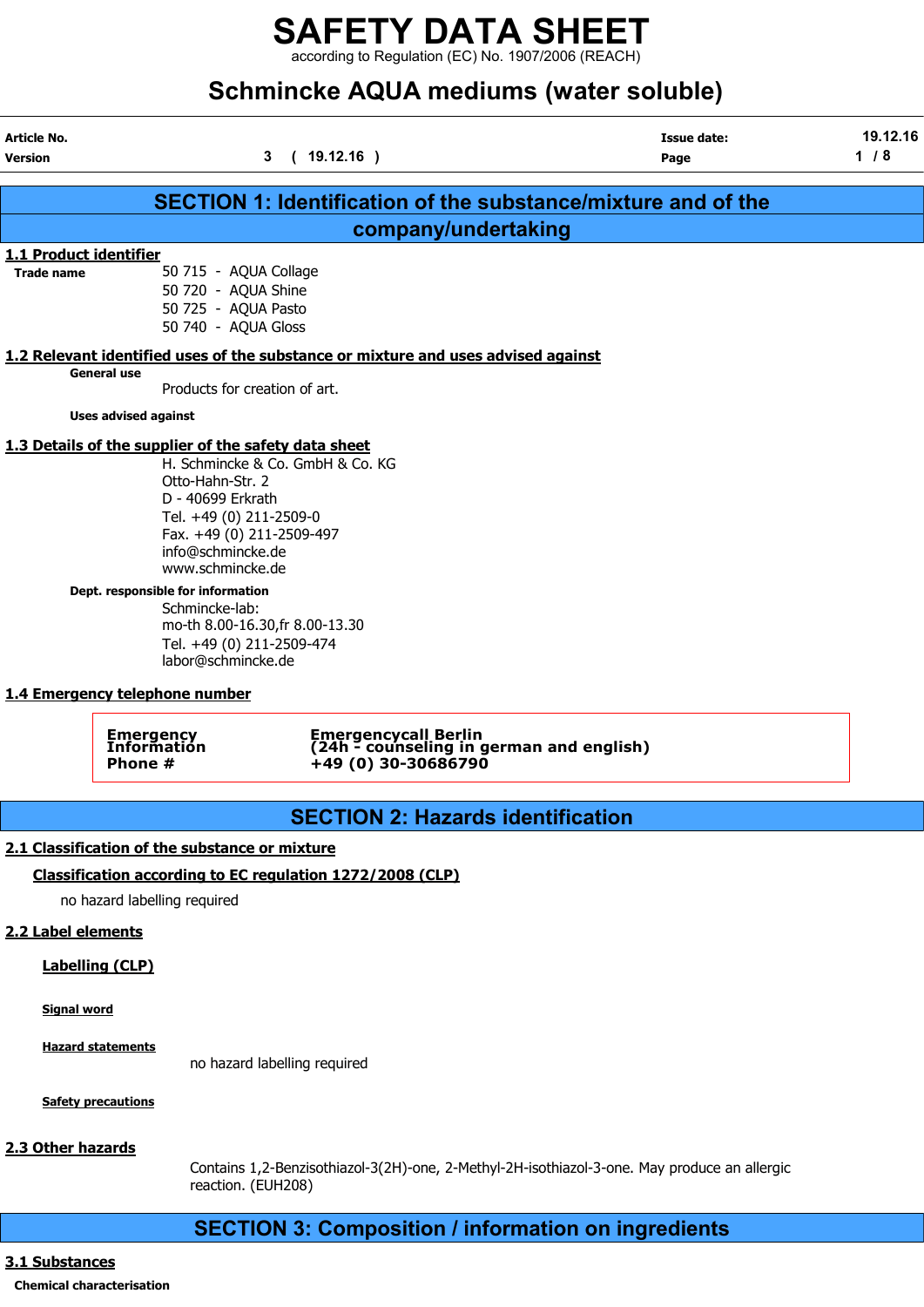according to Regulation (EC) No. 1907/2006 (REACH)

## Schmincke AQUA mediums (water soluble)

| Article No. |          | <b>Issue date:</b> | 19.12.16<br>1 Q |
|-------------|----------|--------------------|-----------------|
| Version     | 19.12.16 | Page               | -<br>. О        |

gum arabic Additive **Water** pigments (only 50 720)

CAS-Number EINECS / ELINCS / NLP EU index number Customs tariff number REACH registration No. RTECS-no. Hazchem-Code CI-Number

## 3.2 Mixtures

Additional information

## SECTION 4: First aid measures

## 4.1 Description of first aid measures

#### General information

No special measures are required.

#### In case of inhalation

If you feel unwell, seek medical advice (show the label where possible). Provide fresh air.

#### In case of skin contact

Remove residues with soap and water.

#### After eye contact

If product gets into the eye, keep eyelid open and rinse immediately with large quantities of water, for at least 10 minutes.

#### After swallowing

If you feel unwell, seek medical advice.

## 4.2 Most important symptoms and effects, both acute and delayed

## 4.3 Indication of any immediate medical attention and special treatment needed

## SECTION 5: Firefighting measures

## 5.1 Extinguishing media

## Suitable extinguishing media

Product is non-combustible. Extinguishing materials should therefore be selected according to surroundings.

## Extinguishing media which must not be used for safety reasons

none

## 5.2 Special hazards arising from the substance or mixture

May form dangerous gases and vapours in case of fire.

## 5.3 Advice for firefighters

## Special protective equipment for firefighters

Wear self-contained breathing apparatus.

## Additional information

## SECTION 6: Accidental release measures

## 6.1 Personal precautions, protective equipment and emergency procedures

Wear personal protection equipment.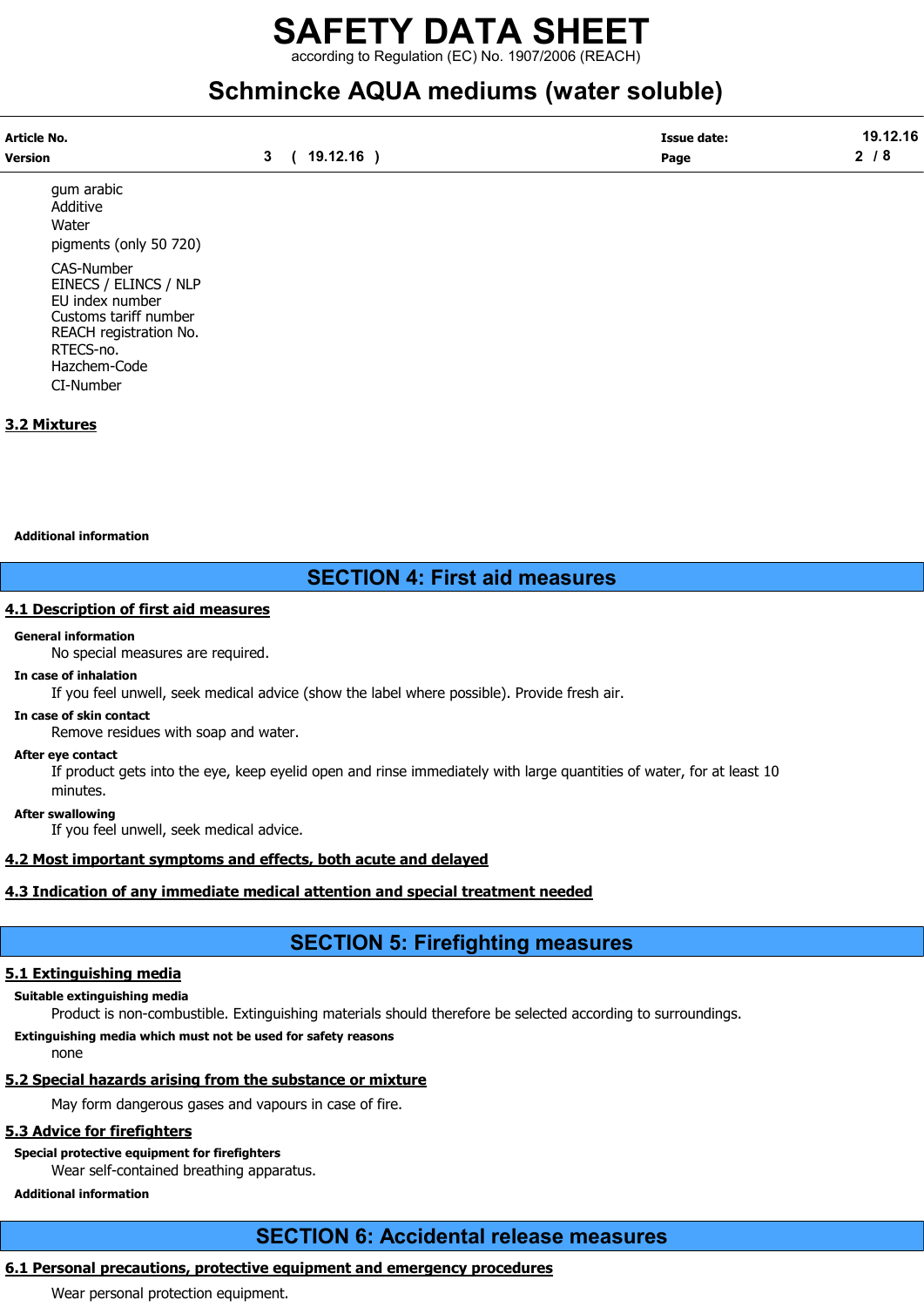according to Regulation (EC) No. 1907/2006 (REACH)

# Schmincke AQUA mediums (water soluble)

| Article No.    |             | <b>Issue date:</b> | 19.12.16  |
|----------------|-------------|--------------------|-----------|
| <b>Version</b> | 3(19.12.16) | Page               | <b>78</b> |

#### 6.2 environmental precautions

Do not allow to enter into ground-water, surface water or drains.

## 6.3 Methods and material for containment and cleaning up

Methods for cleaning up Absorb with liquid-binding material (e.g. sand, diatomaceous earth, acid- or universal binding agents).

Additional information

#### 6.4 Reference to other sections

Dispose of waste according to applicable legislation. refer to section 13

## SECTION 7: Handling and storage

#### 7.1 Precautions for safe handling

Advices on safe handling No special measures are required.

Precautions against fire and explosion No special measures are required.

## 7.2 Conditions for safe storage, including any incompatibilities

## Requirements for storerooms and containers

No special measures are necessary.

Hints on joint storage Storage class Further details

## 7.3 Specific end use(s)

SECTION 8: Exposure controls/personal protection

## 8.1 Control parameters

## 8.2 Exposure controls

#### Occupational exposure controls

#### Respiratory protection

Respiratory protection not required.

#### Hand protection

Observe glove manufacturer's instructions concerning penetrability and breakthrough time.

Eye protection

**Goggles** 

Body protection

Wear suitable protective clothing.

General protection and hygiene measures<br>When using do not eat, drink or smoke. Wash hands before breaks and after work.

## SECTION 9: Physical and chemical properties

## 9.1 information on basic physical and chemical properties

| <b>Form</b>  | pasty         |
|--------------|---------------|
| Colour       | amber- brown  |
| <b>Odour</b> | weak aromatic |

Initial boiling point and boiling range Melting point/freezing point Flash point/flash point range Flammability Ignition temperature Auto-ignition temperature Explosion limits

min max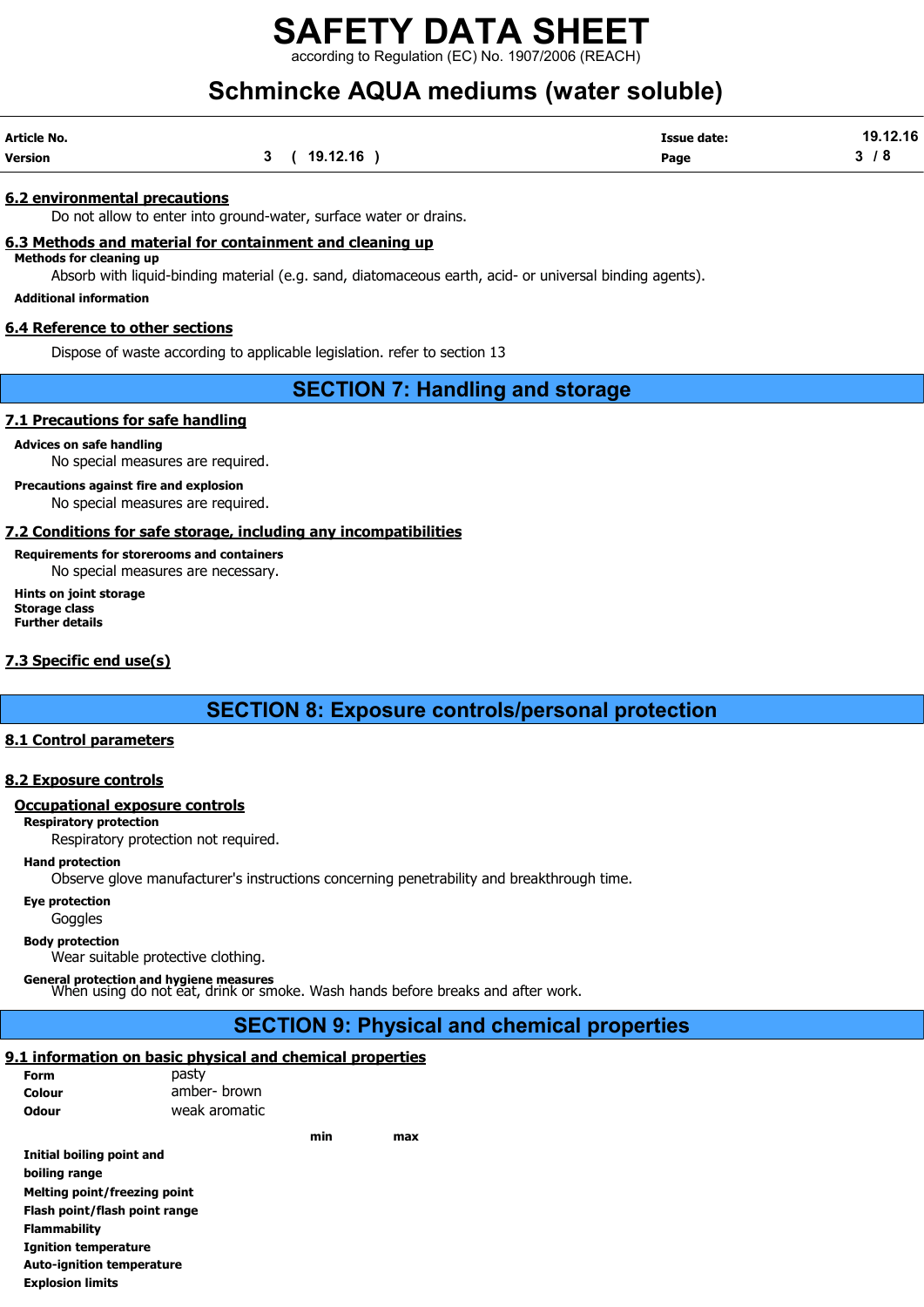according to Regulation (EC) No. 1907/2006 (REACH)

## Schmincke AQUA mediums (water soluble)

| Article No.                                                          |                |            |                       |   |       | <b>Issue date:</b> | 19.12.16 |
|----------------------------------------------------------------------|----------------|------------|-----------------------|---|-------|--------------------|----------|
| <b>Version</b>                                                       | 3 <sup>1</sup> | $\epsilon$ | $19.12.16$ )          |   |       | Page               | 4/8      |
| <b>Refraction index</b>                                              |                |            |                       |   |       |                    |          |
| Partition coefficient: n-octanol/water<br><b>Danger of explosion</b> |                |            |                       |   |       |                    |          |
| Vapour pressure                                                      |                |            |                       |   |       |                    |          |
| Density                                                              |                |            | $1,05 -$<br>1,25 kg/l |   | 20 °C |                    |          |
| <b>PH</b> value                                                      |                |            | 6                     | 7 | 20 °C |                    |          |
| <b>Viscosity dynamic of</b>                                          |                |            |                       |   |       |                    |          |
| Viscosity dynamic up to                                              |                |            |                       |   |       |                    |          |
| <b>Viscosity kinematic of</b>                                        |                |            |                       |   |       |                    |          |
| Viscosity kinematic up to                                            |                |            |                       |   |       |                    |          |

## 9.2 Other information

SECTION 10: Stability and reactivity

## 10.1 Reactivity

## 10.2 Chemical stability

Product is stable under normal storage conditions.

## 10.3 Possibility of hazardous reactions

## 10.4 Conditions to avoid

No data available

## 10.5 Incompatible materials

10.6 Hazardous decomposition products

SECTION 11: Toxicological information

## 11.1 Information on toxicological effects

Acute toxicity

No data available

In case of inhalation No data available

After swallowing

No data available In case of skin contact

No data available After eye contact

No data available

## Practical experience

## General remarks

## Toxicological tests

SECTION 12: Ecological information

## 12.1 Toxicity

Aquatic toxicity No data available Water Hazard Class WGK catalog number General information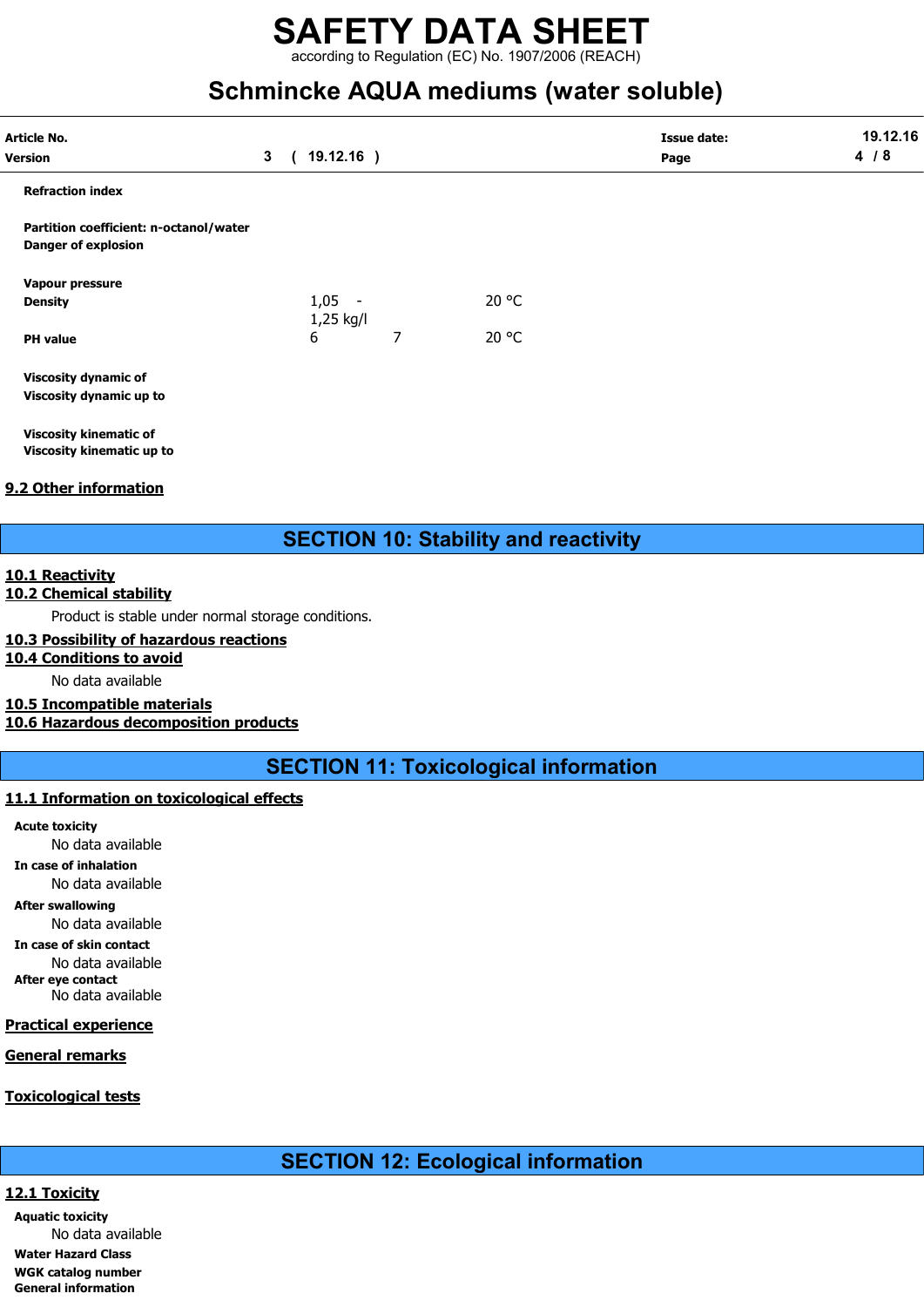according to Regulation (EC) No. 1907/2006 (REACH)

## Schmincke AQUA mediums (water soluble)

| Article No. |          | <b>Issue date:</b> | 19.12.16 |
|-------------|----------|--------------------|----------|
| Version     | 19.12.16 | Page               | Е.<br>o  |

## 12.2 Persistence and degradability

Further details Oxygen demand

## 12.3 Bioaccumulative potential

Bioconcentration factor (BCF) Partition coefficient: n-octanol/water

12.4 Mobility in soil No data available

#### 12.5 Results of PBT and vPvB assessment

No data available

## 12.6 Other adverse effects

General information

## Ecotoxicological effects

## SECTION 13: Disposal considerations

## 13.1 Waste treatment methods

## Product

Waste key number 080 112 080112 waste paint and varnish other than those mentioned in 080111 Recommendation

## Contaminated packaging

Waste key number Recommendation

## Additional information

SECTION 14: Transport information

## 14.1 UN number

## 14.2 UN proper shipping name

ADR, ADN No dangerous good in sense of these transport regulations. IMDG, IATA

## 14.3 Transport hazard class(es)

ADR, ADN IMDG IATA

## 14.4 Packing group

## 14.5 Environmental hazards

Marine Pollutant - IMDG

Marine Pollutant - ADN

## 14.6 Special precautions for user

## Land transport

Code: ADR/RID Kemmler-number Hazard label ADR Limited quantities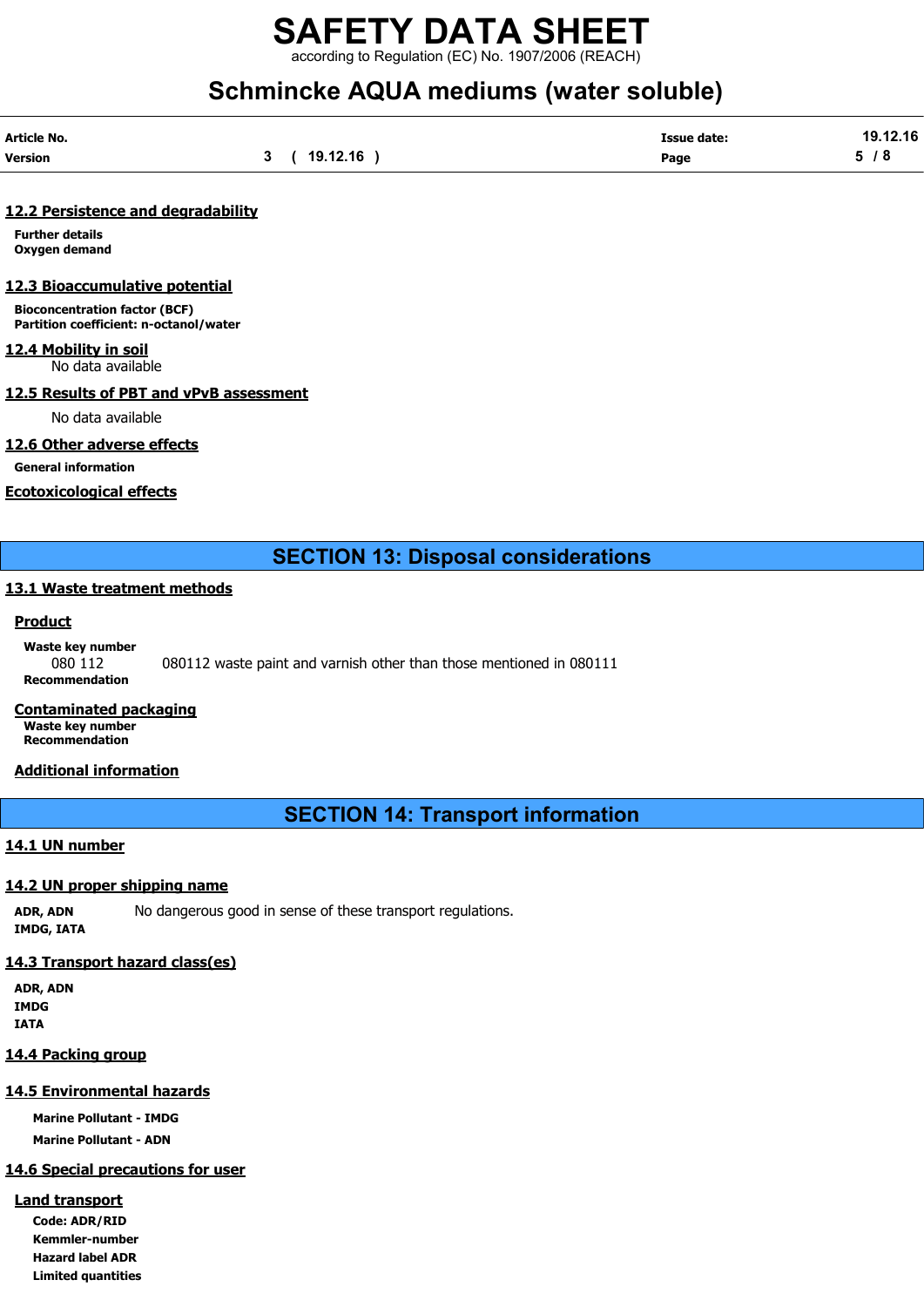## SAFETY DATA SHEET according to Regulation (EC) No. 1907/2006 (REACH)

# Schmincke AQUA mediums (water soluble)

| <b>Article No.</b> |                | Issue date: | 9 12 16 |
|--------------------|----------------|-------------|---------|
| <b>Version</b>     | .12.16<br>-10. | Page        | c.      |

Contaminated packaging: Instructions Contaminated packaging: Special provisions Special provisions for packing together Portable tanks: Instructions Portable tanks: Special provisions Tank coding Tunnel restriction Remarks EQ Special provisions

## Inland waterway craft

Hazard label Limited quantities Transport permitted Equipment necessary Ventilation Remarks EQ Special provisions

## Sea transport

EmS Special provisions Limited quantities Contaminated packaging: Instructions Contaminated packaging: Special provisions IBC: Instructions IBC: Provisions Tank instructions IMO Tank instructions UN Tank instructions Special provisions Stowage and segregation Properties and observations Remarks EQ

## Air transport

| Hazard                      |
|-----------------------------|
| Passenger                   |
| Passenger LO                |
| Cargo                       |
| ERG                         |
| <b>Remarks</b>              |
| EQ                          |
| <b>Special Provisioning</b> |

## 14.7 Transport in bulk according to Annex II of MARPOL 73/78 and the IBC Code

No data available

## SECTION 15: Regulatory information

## 15.1 Safety, health and environmental regulations/legislation specific for the substance or mixture

## National regulations

## Europe

Contents of VOC [%] Contents of VOC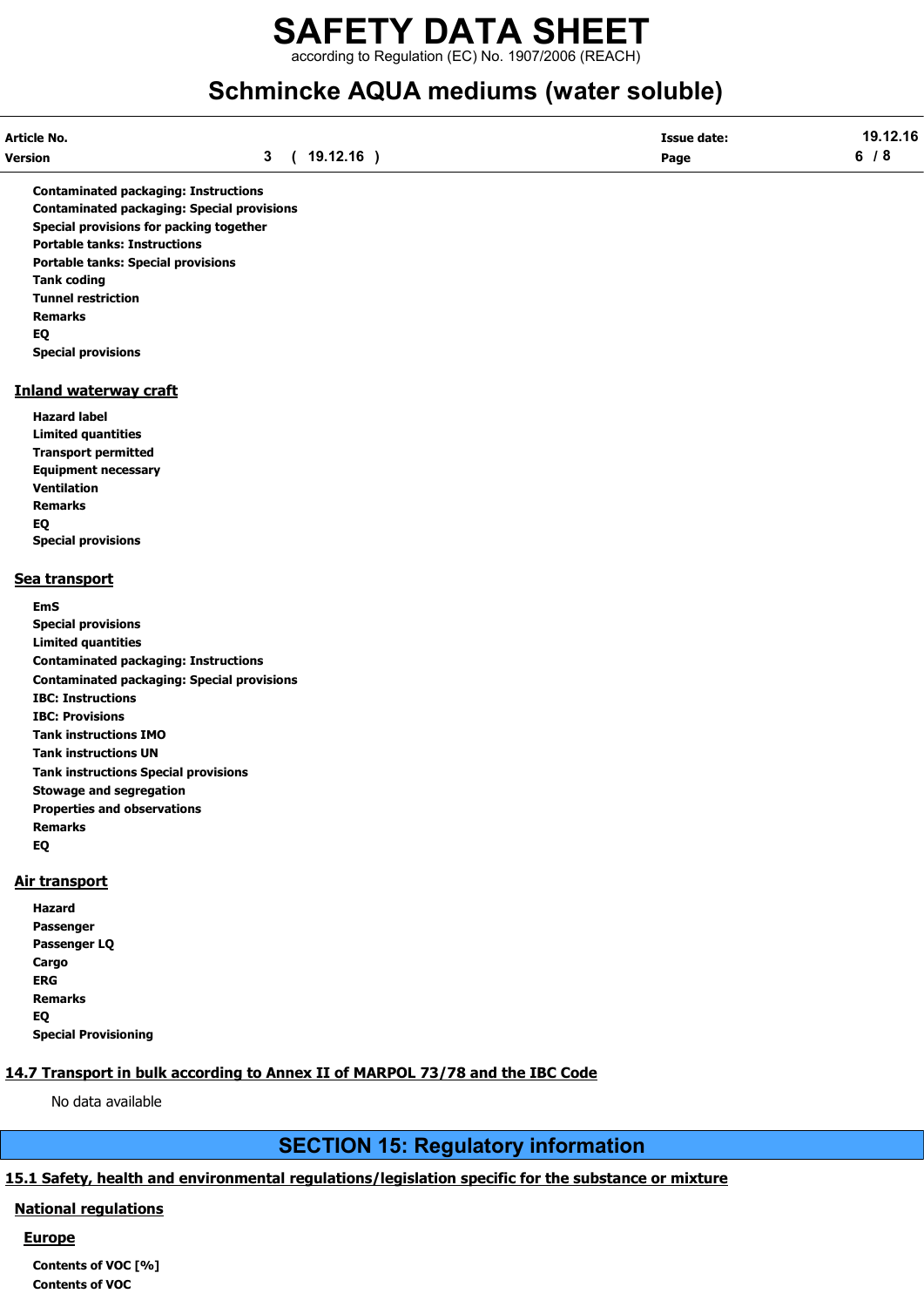according to Regulation (EC) No. 1907/2006 (REACH)

# Schmincke AQUA mediums (water soluble)

| Article No.    |             | <b>Issue date:</b> | 19.12.16 |
|----------------|-------------|--------------------|----------|
| <b>Version</b> | 3(19.12.16) | Page               | 7/8      |

#### [g/L]

Further regulations, limitations and legal requirements

#### **Germany**

Storage class Water Hazard Class WGK catalog number Incident regulation Information on working limitations Further regulations, limitations and legal requirements

#### **Denmark**

Further regulations, limitations and legal requirements

#### Hungary

Further regulations, limitations and legal requirements

#### Great Britain

Further regulations, limitations and legal requirements

#### Switzerland

Contents of VOC [%] Further regulations, limitations and legal requirements

#### USA

Further regulations, limitations and legal requirements Federal Regulations State Regulations

#### **Japan**

Further regulations, limitations and legal requirements

#### **Canada**

Further regulations, limitations and legal requirements

## 15.2 Chemical Safety Assessment

## SECTION 16: Other information

## Further information

#### Hazard statements (CLP)

#### Further information

This information is abased on our current state of knowledge and describes the security standards applicable to our product for the purpose provided. The information provided here does not constitute a legally binding warranty of specific characteristics or of suitability for a specific application use of the product is thus to be adapted to the user's special conditions and checked by preliminary tests. We are thus unable to guarantee product characteristics or accept an liability for damage arising in connection with the use of our products.

#### Literature

For abbreviations and acronyms, see: ECHA Guidance on information requirements and chemical safety assessment, chapter R.20 (Table of terms and abbreviations).

#### Reason of change